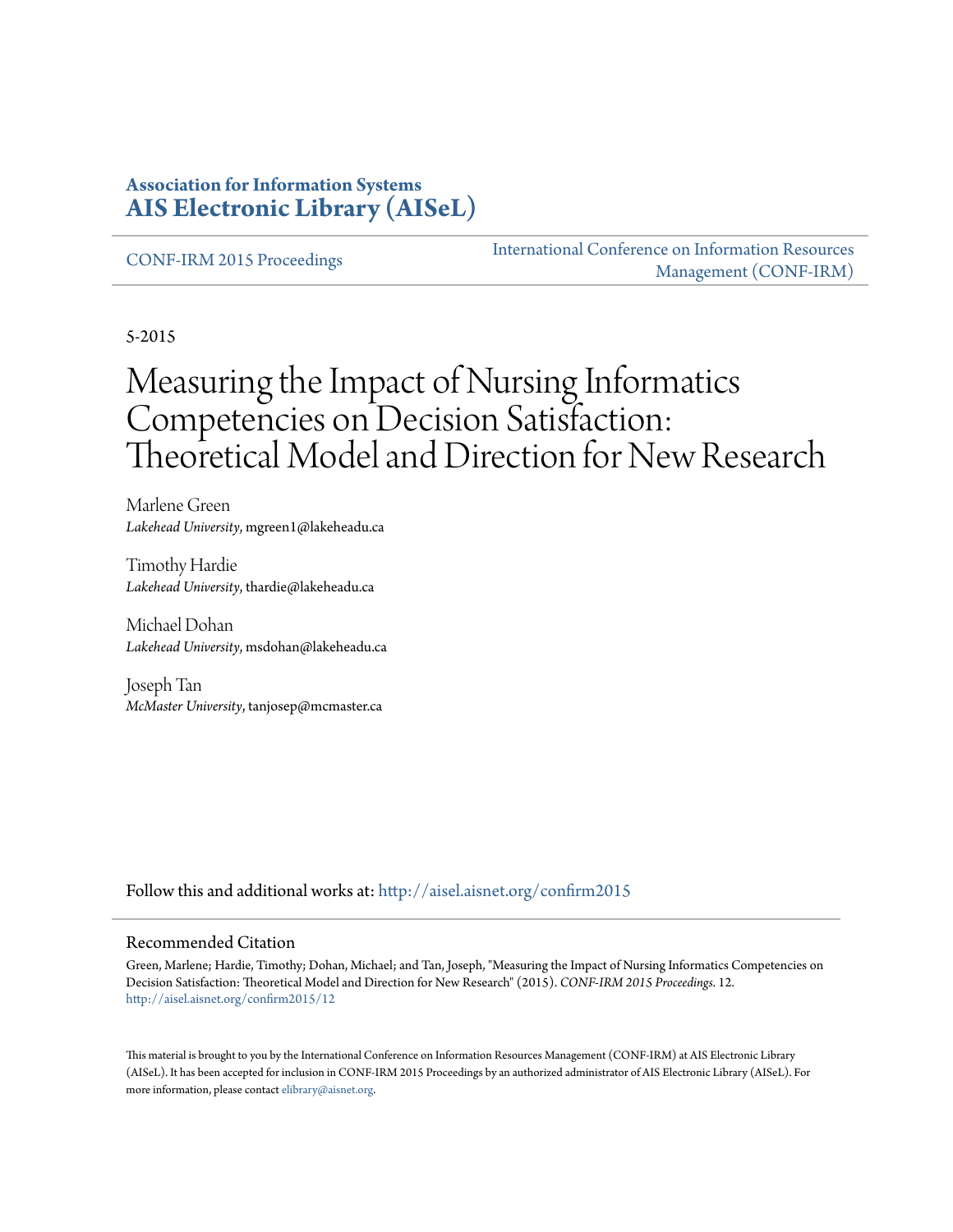## **R53. Measuring the Impact of Nursing Informatics Competencies on Decision Satisfaction: Theoretical Model and Direction for New Research**

| Marlene Green        | Dr.   |
|----------------------|-------|
| Lakehead University  | Lak   |
| mgreen1@lakeheadu.ca | thard |

Michael Dohan Lakehead University msdohan@lakeheadu.ca

Timothy Hardie ehead University die@lakeheadu.ca

Dr. Joseph Tan McMaster University tanjosep@mcmaster.ca

## *Abstract*

Nursing informatics competencies (NIC) refer to the knowledge and skills needed to effectively use technological resources to provide effective care using health care technology (TIGER, 2006). NICs are crucial in providing patient-centred care in healthcare, an industry that uses different technology to support clinical activities, for example, electronic health records (EHR). This study will provide an overview of the benefits of nursing informatics competencies, and propose a theoretical model that can be used to assess the impact of nurses NIC level on their satisfaction with their decisions resulting in the use of decision support systems. This study will then discuss a proposed methodology, and managerial implications for the results, and future research directions which may be pursued. This preliminary research is important because it will indicate if and how this research should advance as it will determine if decision making satisfaction is a viable outcome of nurses and their level of NIC.

## *Keywords*

Information Systems, Informatics, Nursing Informatics Competencies, E-Health, Patient-Centered Care, Decision Satisfaction

## **1. Introduction**

The level of care provided by staff in hospitals, long-term care facilities and other healthcare organizations following a patient-centred model of care has the potential to be enhanced by investing in information technology. Some major benefits of technology are determined to be efficiency of care, effectiveness of care, provider satisfaction, patent safety, and patient satisfaction (Buntin et al, 2011). Research on the application of technology in healthcare areas that subscribe to patient-centred care show some positive outcomes (Bates & Bitton, 2010)

Although information technology may benefit health care facilities, little research focuses on the abilities required to effectively use of these systems and the impact on the practitioners themselves. Using information technology to support and transform health care activities is the concept of "e-health". E-health entails the promotion of efficiency and enhancement of healthcare by using technology to extend the capabilities of healthcare (Eysenbach, 2001).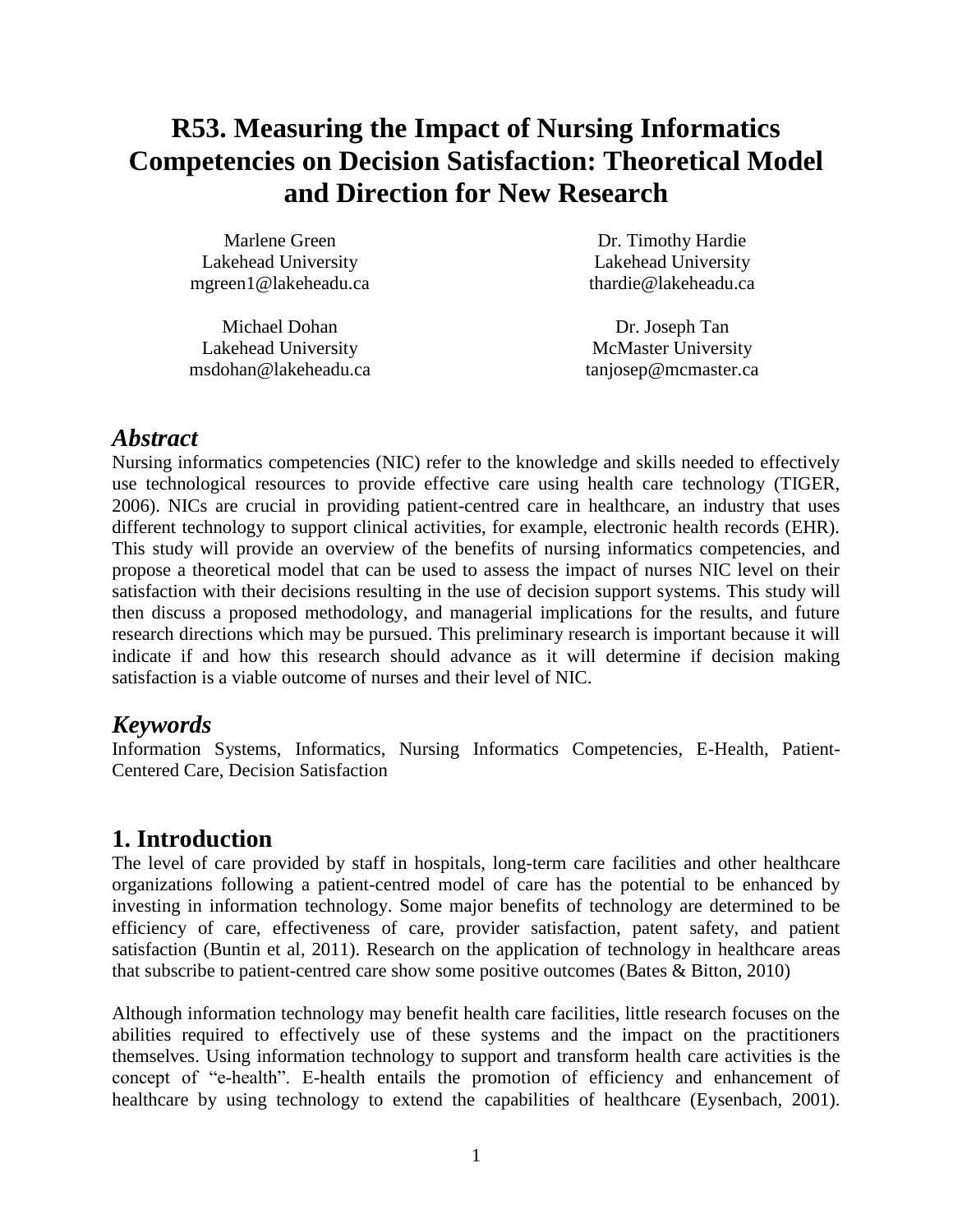Decision support systems (DSS) are tools that provide information and aide the user in making decisions, especially in the area of healthcare (Henry, 1995; Bose, 2003). DSS have been successfully employed in healthcare, such as PRODIGY, a DSS used and implemented by UK General Practice (Rajalakshmi) and are currently being implemented in Ontario through the implementation of electronic health records (Ministry of Health and Long-term Care, 2013).

It is important that the nurses who use these technologies have a certain level of competency, but there is very little evidence concerning the actual benefits to the individual, the organization, and the impact on the patients when nurses have high levels of nursing informatics competencies. To attempt to address the subjective nature of assessing the impact of nursing informatics competencies, this research will explore decision making satisfaction as a possible outcome of an individual possessing nursing informatics competencies. Nurses lacking these competencies may present barriers when adopting and implementing new technology. Another barrier is the user satisfaction of the individual with the system being used by the organization. Systems which are not user-friendly may present barriers when using information systems as users may spend more time trying to learn the system than actually using the system (Deveraj, 2014).

The objective of this research is to determine the impact of NICs on decision-making satisfaction in a nursing environment. Although, this research is preliminary it can contribute to future research in assessing the impact of nursing informatics competencies and their direct impact on the organization, the nurses themselves and the adoption of technology in healthcare. The context of this research is at the individual level in a healthcare setting, more specifically in a hospital setting. It will examine the skill level of registered nurses in a variety of healthcare settings. This paper will present a theoretical model based on literature pertaining to patientcentred care, e-health, nursing informatics and associated competencies, decision making, and user satisfaction.

## **2. Background: Patient-Centered Care and E-Health**

The Patient-centred care (PCC) model differs from traditional care models by basing care on the patient's needs and wants versus basing care on the course of the disease and/or illness (Dawson et al, 2009; Bechtel and Ness, 2010). The PCC model is a collaborative approach to patient care involving the patient, their family, and the care providers (Dawson et al, 2009; Bechtel and Ness, 2010). PCC requires communication, coordination, patient support, and in general whole person care which is when the health care provider takes the time to understand a patient's wants, needs, values is a very important attribute of the PCC model (Betchel and Ness, 2010). Shared decision making is a very important attribute of PCC (Barry & Edgman-Levitan, 2012).

Enhancing the PCC model using technology to enrich the collaboration and empower the patient is a concept called patient-centred e-health (Dawson et al, 2009). E-health promises to deliver more efficient, timely, and healthcare and supports a PCC model (TIGER, 2006). E-health promotes efficiency; enhances quality of care; promotes empowerment of the patient, encourages the establishment of new relationships between patient and health care professional; enables the exchange of information, promotes equity, promotes education and more (Eysenbach, 2001). The goals of e-health are to deliver value to the patient and achieve operational efficiency (Bose, 2003).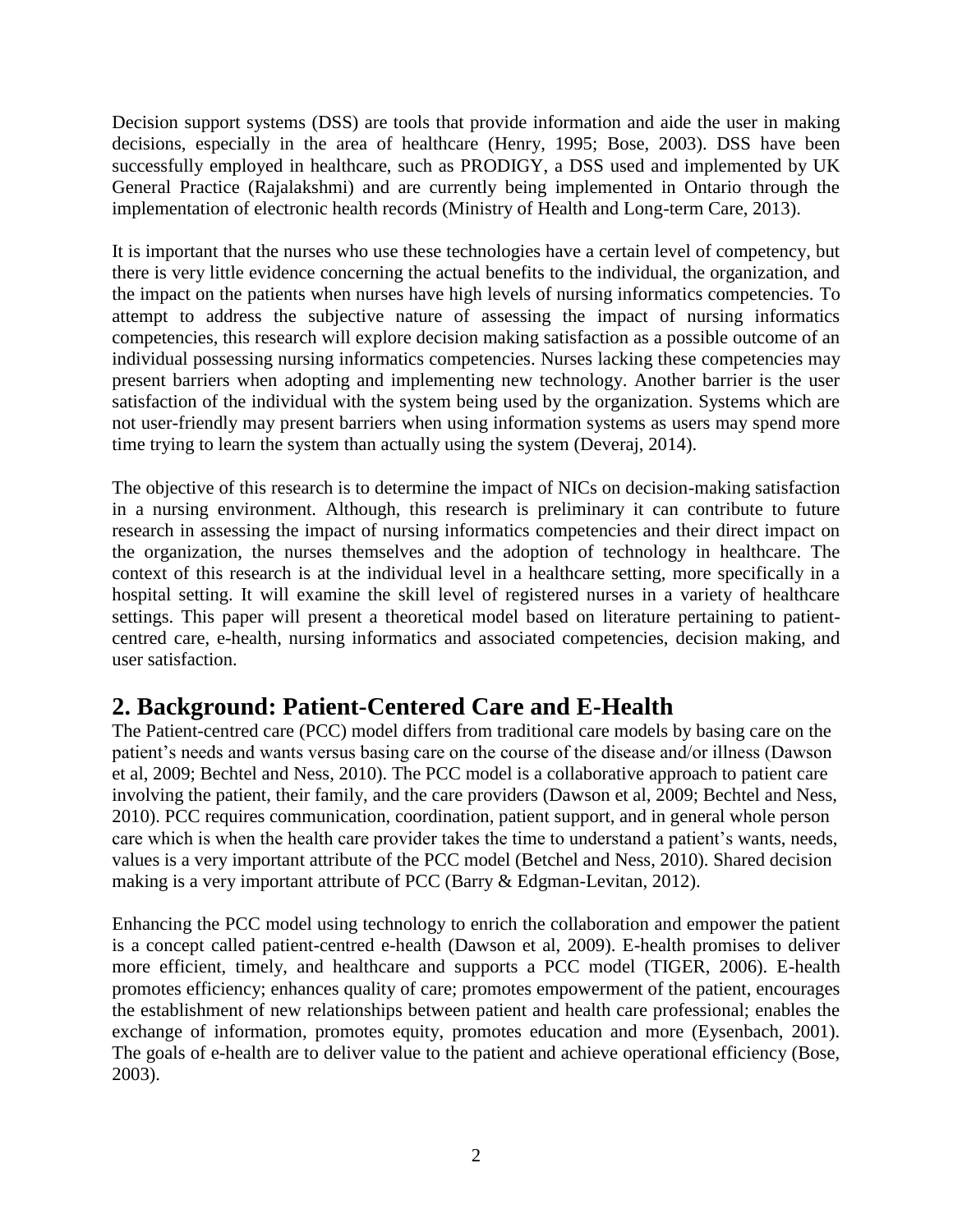#### **2.1 Nursing Informatics**

Nursing informatics entails the use of information technology to deliver nursing in healthcare. More broadly, informatics focuses on many different areas within healthcare. For example, clinical informatics (also known as operational informatics), is the delivery of healthcare services through the application of informatics and information technology (AMIA, 2015). Nursing informatics integrates nursing science, computer science, and information science (AMIA, 2015; Henry, 1995; and Staggers & Thompson, 2002). The goal of nursing informatics is to effectively manage and communicate data, information, and knowledge in nursing practice and is supported through the use of information technology (Staggers & Thompson, 2002).

Nursing informatics supports decisions in all roles and settings (Staggers & Thompson, 2002). Nursing and health informatics are concerned with patient care, processing data, information and knowledge and decision making (Smedley, 2005). A crucial component in enhancing the PCC model of care with information technology is the ability to use informatics tools is integral in being able to provide PCC (Harsanyi et al, 2000; Norton et al, 2006). Indeed, informatics competencies are being incorporated into many nursing programs and becoming required for many roles within healthcare organizations (Curran, 2003; Smedley, 2005).

#### *2.1.1 Nursing Informatics Competencies*

The use of technology is becoming more prevalent in healthcare organizations to manage knowledge, especially with the increased knowledge of nurses (Curran, 2003). Nursing informatics competencies (NIC) are the informatics skills needed to effectively use these resources to provide effective care using health care technology (TIGER, 2006). Although many other informatics competency models have been developed for use in different contexts such as public health (eg. Sitthisak et al, 2007), a widely accepted competency model for nursing at different levels of nursing includes the following competency classifications: basic computer skills, information management, and information (Chang, 2011; Staggers et al, 2002). Different skills are applicable at different levels including beginning nurse, experienced nurse, informatics specialist, and informatics innovators (Staggers, et al, 2002). Although there the specific skills are numerous (e.g. ability to use smart technology, ability to use web browsers, etc.), they can be grouped into these three competencies (Chou and De Martinis, 2013; Sun and Falan, 2013; TIGER, 2006; and Staggers et al, 2002).

First, basic computer skills are essential to communication and documentation and include: being able to use word processors; the ability to type; create presentations; web browsing; use multimedia; telecommunications; the ability to use databases and information systems and more (Chou and De Martinis, 2013; Sun and Falan, 2013; TIGER, 2006; and Staggers et al, 2002). Second, information management is essential to protecting patient security; the ability to use information for decision making; collecting, processing, and presenting data; applying data for decision support and; protecting data and ensuring data integrity (Chou and De Martinis, 2013; Sun and Falan, 2013; TIGER, 2006; and Staggers et al, 2002). Third, information literacy is essential in ensuring the patient is given accurate, timely and relevant information; the ability to decipher relevant and irrelevant information by using critical thinking skills and; retrieving, evaluating and using information (Chou and De Martinis, 2013; Sun and Falan, 2013; TIGER, 2006; and Staggers et al, 2002).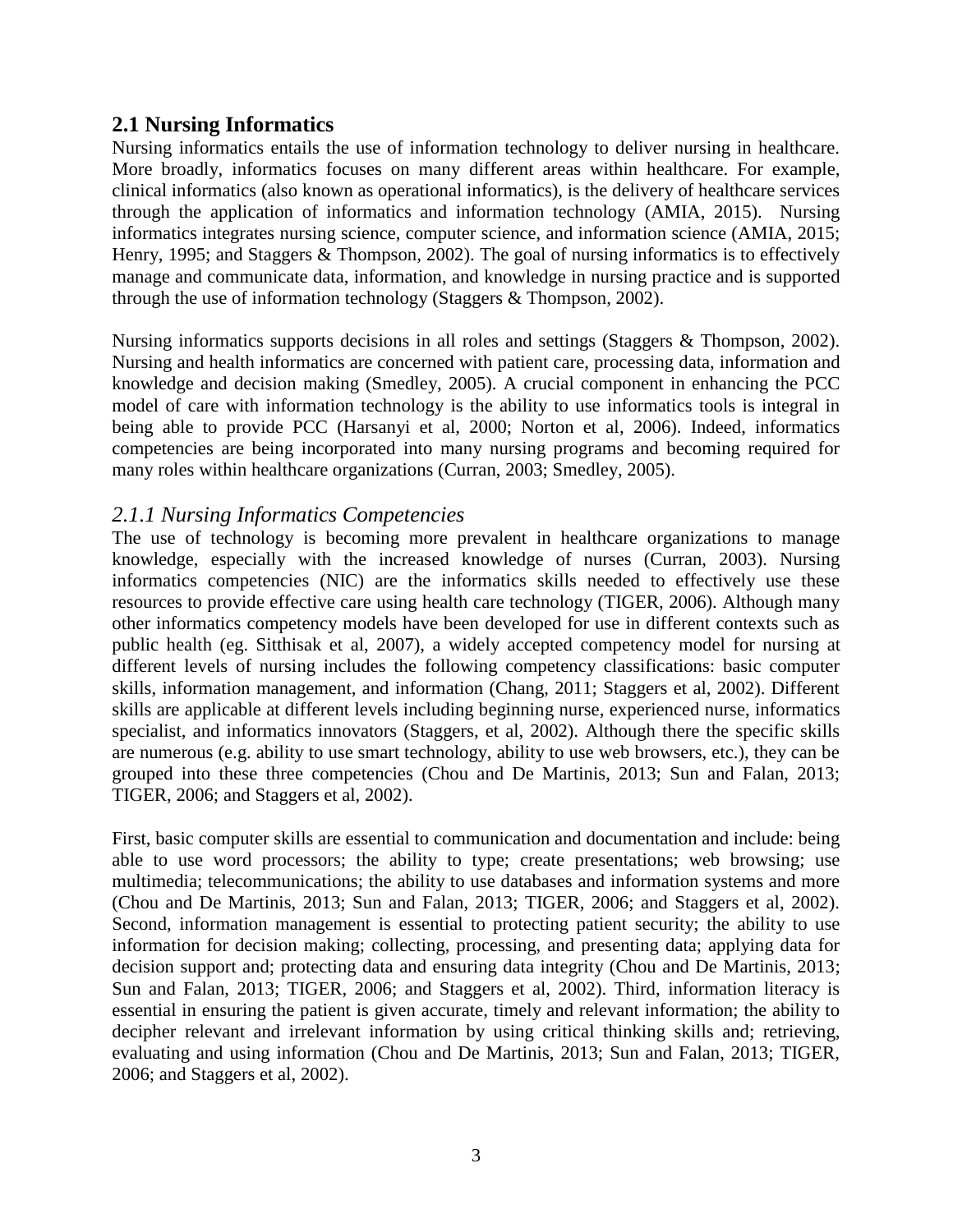The body of research surrounding NIC suffers from several setbacks. First, these abilities have been determined and categorized into the three presented variables. Nursing informatics competencies have been determined, but the actual impact on the individual, organization, patients, and other stakeholders is explored in the literature in far less depth. This is perhaps due to the subjective nature of the outcomes of having nursing informatics competencies as many of the outcomes are perceived by the individual, the organization, the patients and/or the stakeholders and are difficult to quantify. Second, few studies have researched the impact of NICs on any other outcome variables. Lin et al (2007) investigated the relationship between the informatics competency of nurses and their satisfaction regarding network education (long distance education strategies for nursing education to overcome barriers and allow for knowledge attainment). Lin et al (2007) determined that nurses with higher informatics competency were more satisfied with network education. Although this measured the benefit to the individual, it did not evaluate the impact of NIC on the organization, quality of care or any other benefit that is measurable. In a study by Hwang and Park (2011), it was determined that nursing informatics competencies were required and that the nurses in the study perceived their competencies as low, however, the study did not indicate how these results impacted the organization.

NICs can potentially impact the delivery of PCC (TIGER, 2006), however little, if any, research indicates how these competencies can impact PCC and therefore the management of operations within the organization. PCC is the method of care employed by the organization and thus would impact the strategic management of the organization (Luxford et al, 2011). Organizational impact or more specifically, decision making satisfaction will be a proposed measure in the presented models as decision making satisfaction has been used as an assessment of satisfaction with decision support systems (Alawan et al, 2014).

#### **2.2 Decision Support Systems and Decision Making**

Decision making is the three stage (predecision, decision, and post decision) process of searching for information to choose an appropriate alternative (Zeleny, 1982). The process of decision making in the clinical context starts with assessment, diagnosis/clinical inference, information seeking, and planning (Henry, 1995). However, this linear thought process is not necessarily used by all healthcare providers (Henry, 1995). Information technology is found to support decision making for nurses through technology such as decision support tools (Henry, 1995). Decision support systems (DSS) are adaptable and flexible systems, which support and facilitate decision making by providing solutions to non-structured problems (Rajalakshmi, 2011). DSS tools enable healthcare providers to make informed decisions (Henry, 1995).

#### *2.2.1 Decision Making Satisfaction*

Decision making satisfaction is used as an assessment of satisfaction with DSS (Bharati & Chaudhury, 2004). DSS are tools used to support decisions within an organization such as electronic health records (EHR) or enterprise content management (ECM) systems (Bharati & Chaudhury, 2004). ECM systems are decision support tools, positively influence decision making analysis, decision quality, and decision making speed (Alawan et al, 2014). ECM use may be beneficial for environments which are demanding in time and require up-to-date information (Alawan et al, 2014). Decision making satisfaction is positively impacted by DSS technology (Bernoider & Schmollerl, 2013).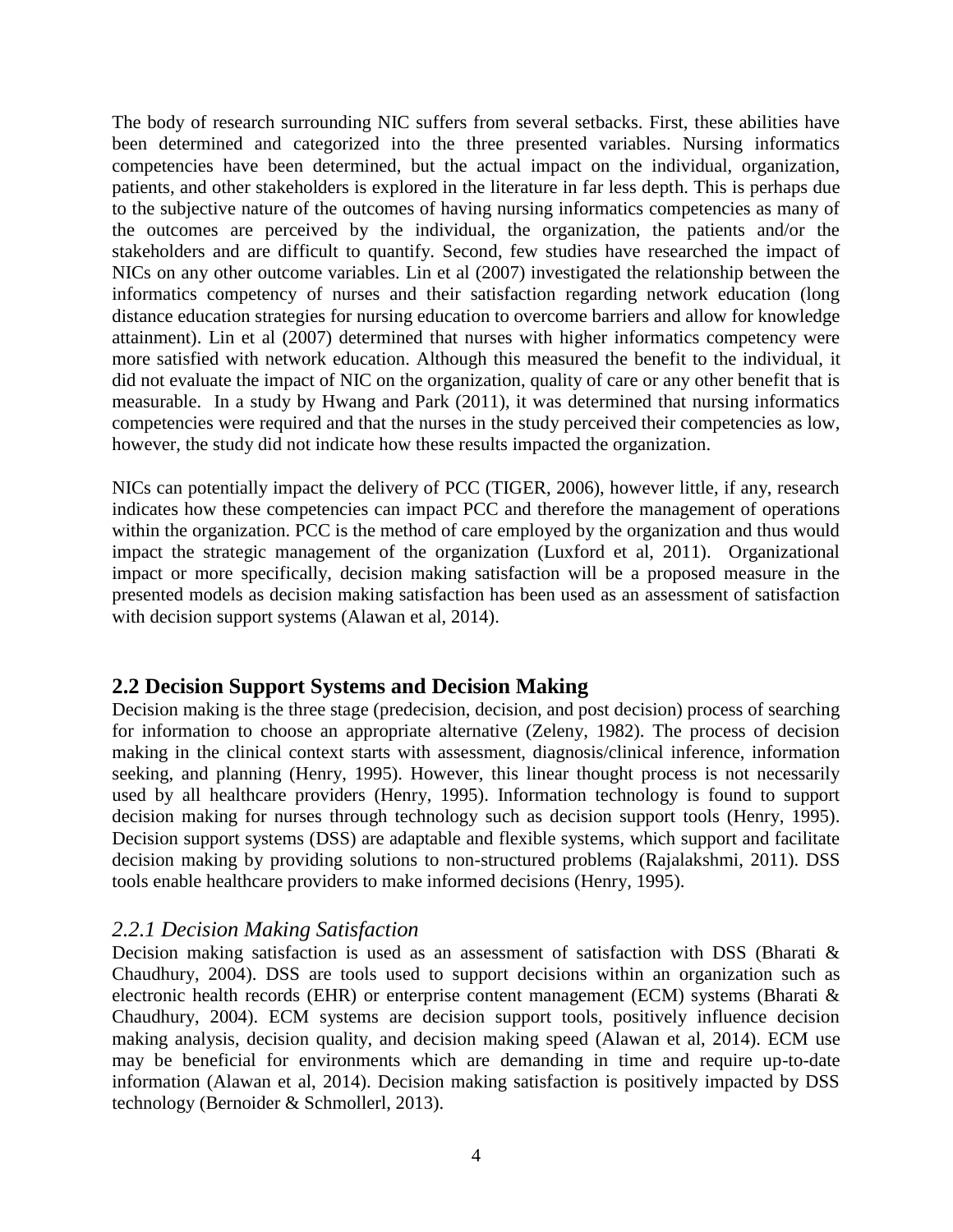#### **2.3 User Satisfaction**

User satisfaction is a person's feelings or attitude in a situation toward a situation, where for instance, the situation is an application being used (Bailey  $\&$  Pearson, 1983). The skill level of the user and the information provided by the system strongly influence perceived usefulness and perceived ease of use (Moores, 2012). Additionally, trained and experienced users influence their perception of the system and more trained and experienced users understand the value in the system and the attitude toward the system is explained by the actual usefulness of the system (Moores, 2012).



**Figure 1**: Research Model

## **3. Research Model**

Figure 1 shows the proposed research model.

## **3.1 Nursing Informatics Competencies**

As previously discussed, competencies of nursing informatics are categorized as basic computer skills, information management and information literacy (Sun and Falan, 2013; TIGER, 2006; Staggers et al, 2002; and Chou and De Martinis, 2013). Basic computer skills are essential to communication and documentation (Sun and Falan, 2013; TIGER, 2006; Staggers et al, 2002; and Chou and De Martinis, 2013). These skills encompass an individual's ability to use a computer's basic functionalities. Information management is the ability to use information for decision making by collecting, processing, and presenting data and applying the data for decision support (Sun and Falan, 2013; TIGER, 2006; Staggers et al, 2002; and Chou and De Martinis, 2013). Information literacy is the ability to decipher relevant and irrelevant information by using critical thinking skills and retrieving, evaluating and using information (Sun and Falan, 2013; TIGER, 2006; Staggers et al, 2002; and Chou and De Martinis, 2013). Since nursing informatics involves using DSS to support decision (Staggers & Thompson, 2002), it is proposed that NIC are needed to successfully to use DSS and result in user's being satisfied with their decisions.

*H1: Basic computer skills will positively impact decision making satisfaction*

*H2: Information management will positively impact decision making satisfaction*

*H3: Information literacy will impact decision making satisfaction*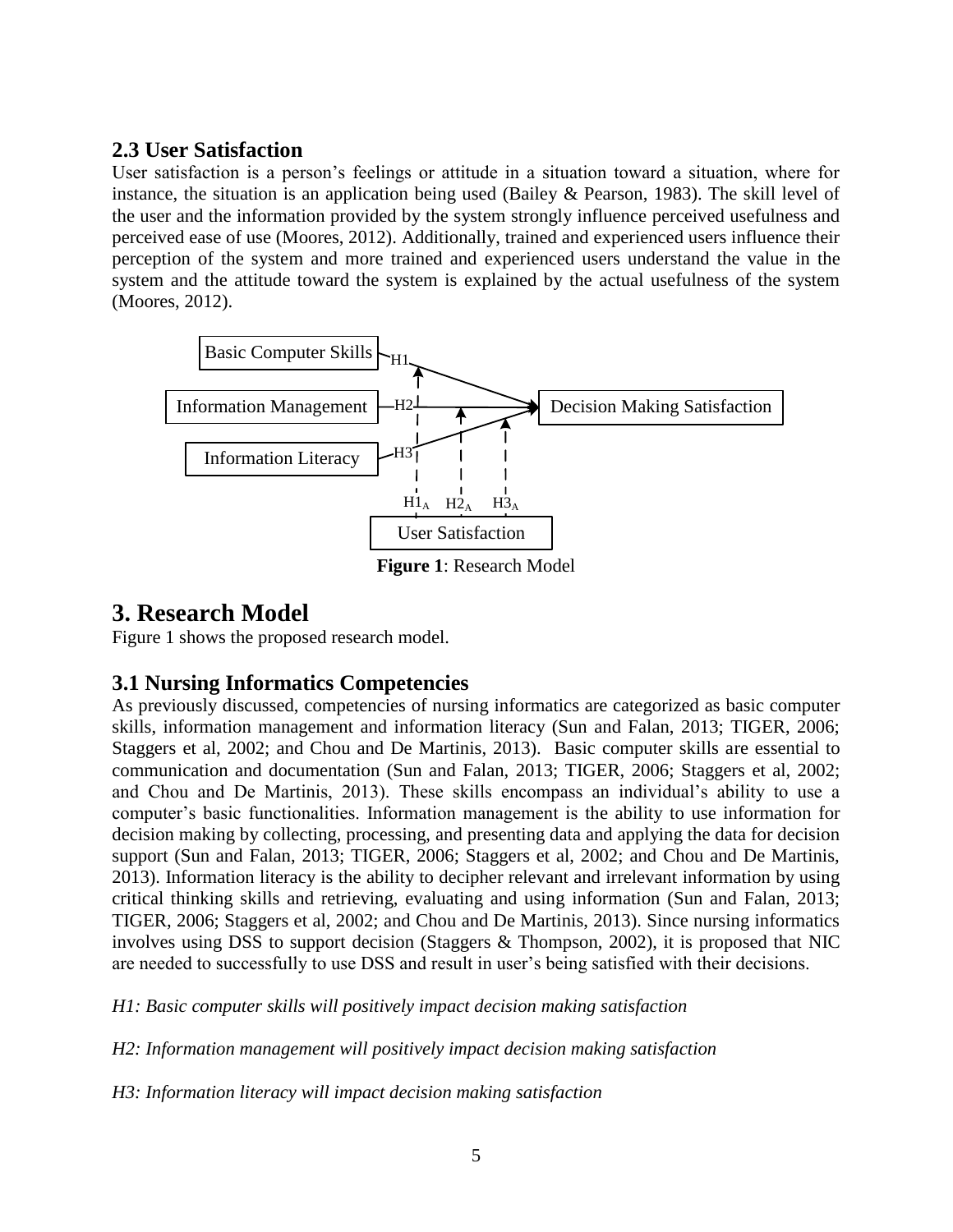#### **3.2 User Satisfaction**

User satisfaction determines the intent to use and more importantly, attitude toward the information system (Delone and McLean, 2003; Brown et al, 2002). User satisfaction will be used as a moderator for the research model as the individual's satisfaction with the system may impact their perception of the decision support received by the system. A low-skilled nurse may be highly satisfied with the system and therefore perceive their decision making satisfaction as highly satisfactory. The results must indicate the cause for the decision making satisfaction (or dissatisfaction).

*H1A: The relationship between basic computer skills and decision making satisfaction is moderated (amplified) by the user satisfaction with the decision support system*

*H2A: The relationship between information management and decision making satisfaction is moderated (amplified) by the user satisfaction with the decision support system*

*H3A: The relationship between information literacy and decision making satisfaction is moderated (amplified) by the user satisfaction with the decision support system*

## **4. Discussion**

#### **4.1 Methodology**

This preliminary research will be a quantitative design using a survey (Creswell, 2009). The target population for this research is registered nurses who are in frontline roles within a Canadian healthcare organization. These nurses would not need to have any familiarity with nursing informatics. The nurses would ideally come from various hospital departments. Participation would be voluntary, anonymous and open to any registered nurses within the organization. The instrument being used is a questionnaire and will be composed of four sections adapting pre-existing and pre-validated scales that measure perceived decision satisfaction (Alawan et al, 2014); perceived user satisfaction (likourezos et al, 2004); and perceived level of NIC (Hunter et al, 2013). The items will be measured using adapted Likert scales (Alawan et al, 2014; likourezos et al, 2004; and Hunter et al, 2013). Additionally, the questionnaire will seek basic descriptive statistics including education level (registered practical nurse, registered nurse, etc.) age, gender, country of birth, department, and employment status. Ethics clearance will be sought from the participating organization (either a long-term care facility or hospital) as well as Lakehead University. Support will be sought from the Thunder Bay Regional Health Sciences Centre and St. Joseph's Care Group. The study involves voluntary, anonymous participation, therefore this study can be considered one of low risk. This research is preliminary, and therefore requires a smaller sample size. The small sample size is a limitation to this research. Additionally the sample size will come from one Canadian city.

#### **4.2 Managerial Implications**

This research will be the base for future research in the area of establishing the impact of NIC on healthcare workers. It will determine the direction of future research where decision making is measured to assess the impact of the NIC level of nurses within the organization to determine the value of these skills to the organization and to healthcare as a whole. Overall, the research will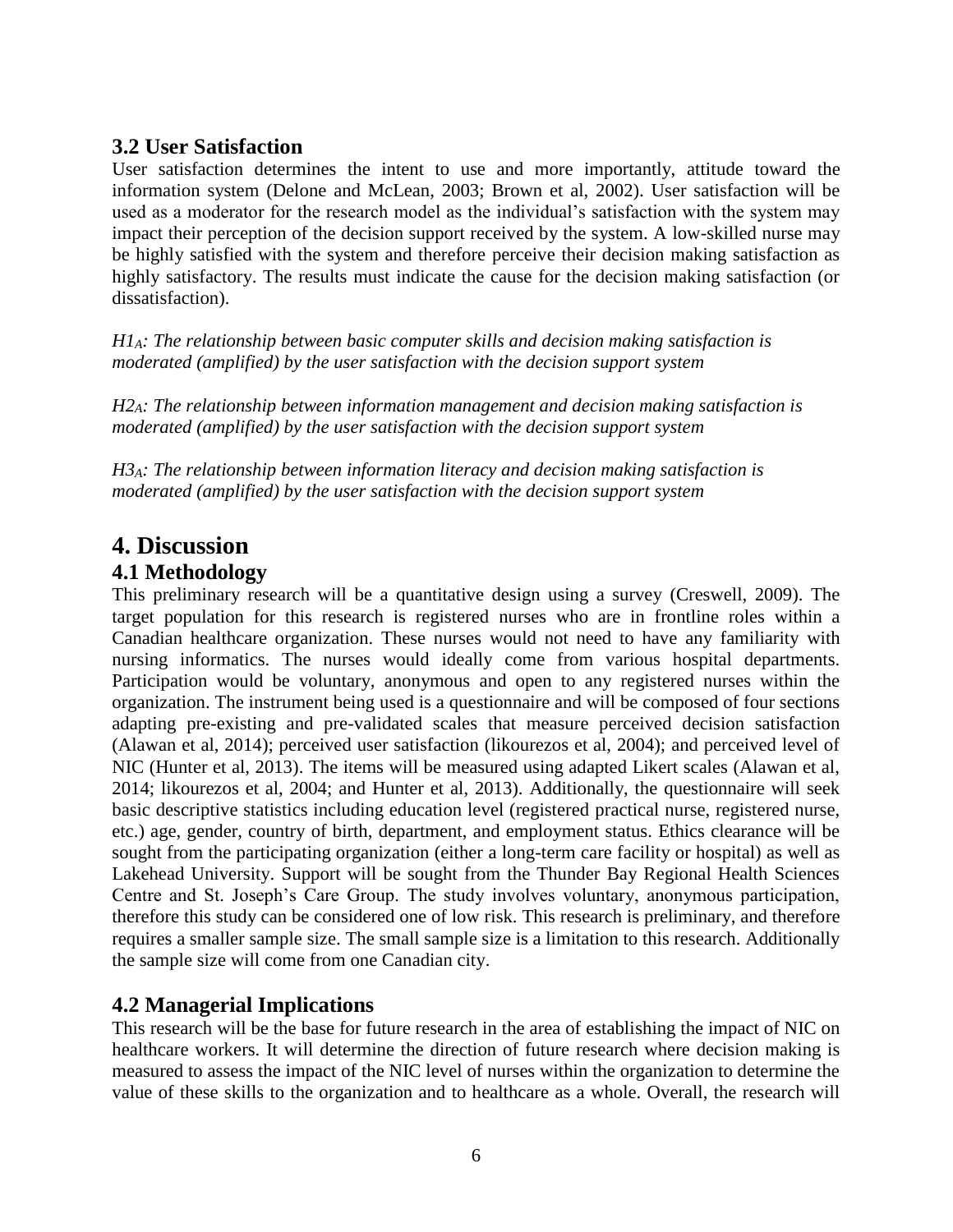impact healthcare organization through strategic management of operations and training and development.

If it is determined that NIC support decision making satisfaction when using technology in healthcare, the strategic management of operations within healthcare organizations could be impacted especially when deciding on technology implementation. Additionally, when developing and implementing new systems within an organization, more specific decision relating to systems implementation could be made, especially decision related to training (which could become more in depth and used as skill development).

With a more thorough understanding of how NIC impacts healthcare organization, financial benefits may be seen in decreased costs of administration, system implementation, training and more. Other benefits include increased quality of care as more attention can be given to the patients with less going to administration and training. Overall, NIC can benefit the overall healthcare industry improved knowledge growth and management in an industry which thrives through learning. As part of this study recommendations will be made on future research. More specifically, it will determine if there is any merit to using decision making satisfaction as a measurement of the outcome of having or not having nursing informatics competencies among nurses.

### *References*

- American Medical Informatics Association. (2015). Nursing Informatics. Retrieved from http://www.amia.org/about-amia/science-informatics
- American Medical Informatics Association. (2015). Clinical Informatics. Retrieved from http://www.amia.org/applications-informatics/clinical-informatics
- American Medical Informatics Association. (2015). Public Health Informatics. Retrieved from http://www.amia.org/applications-informatics/public-health-informatics
- American Medical Informatics Association. (2015). The Science of Informatics. Retrieved from http://www.amia.org/about-amia/science-informatics
- Alalwan, J. A., Thomas, M. A., & Weistroffer, H. R. (2014). Decision support capabilities of enterprise content management systems: An empirical investigation. Decision Support Systems, 68, 39-48.
- Bharati, P., & Chaudhury, A. (2004). An empirical investigation of decision-making satisfaction in web-based decision support systems. Decision support systems, 37(2), 187-197.
- Barry, M. J., M.D., & Edgman-Levitan, S. (2012). Shared decision making -- the pinnacle of patient-centred care. The New England Journal of Medicine, 366(9), 780-1
- Bates, D. W., & Bitton, A. (2010). The future of health information technology in the patientcentred medical home. Health Affairs, 29(4), 614-621.
- Bechtel, C. and Ness, D. (2010). If You Build It, Will They Come? Designing Truly Patient-Centred Health Care. Health Affair, 29(5), 914-920
- Bernroider, E. W., & Schmöllerl, P. (2013). A technological, organisational, and environmental analysis of decision making methodologies and satisfaction in the context of IT induced business transformations. European Journal of Operational Research, 224(1), 141-153.
- Bose, R. (2003). Knowledge management-enabled health care management systems: capabilities, infrastructure, and decision-support. Expert Systems with Applications, 24(1), 59-71.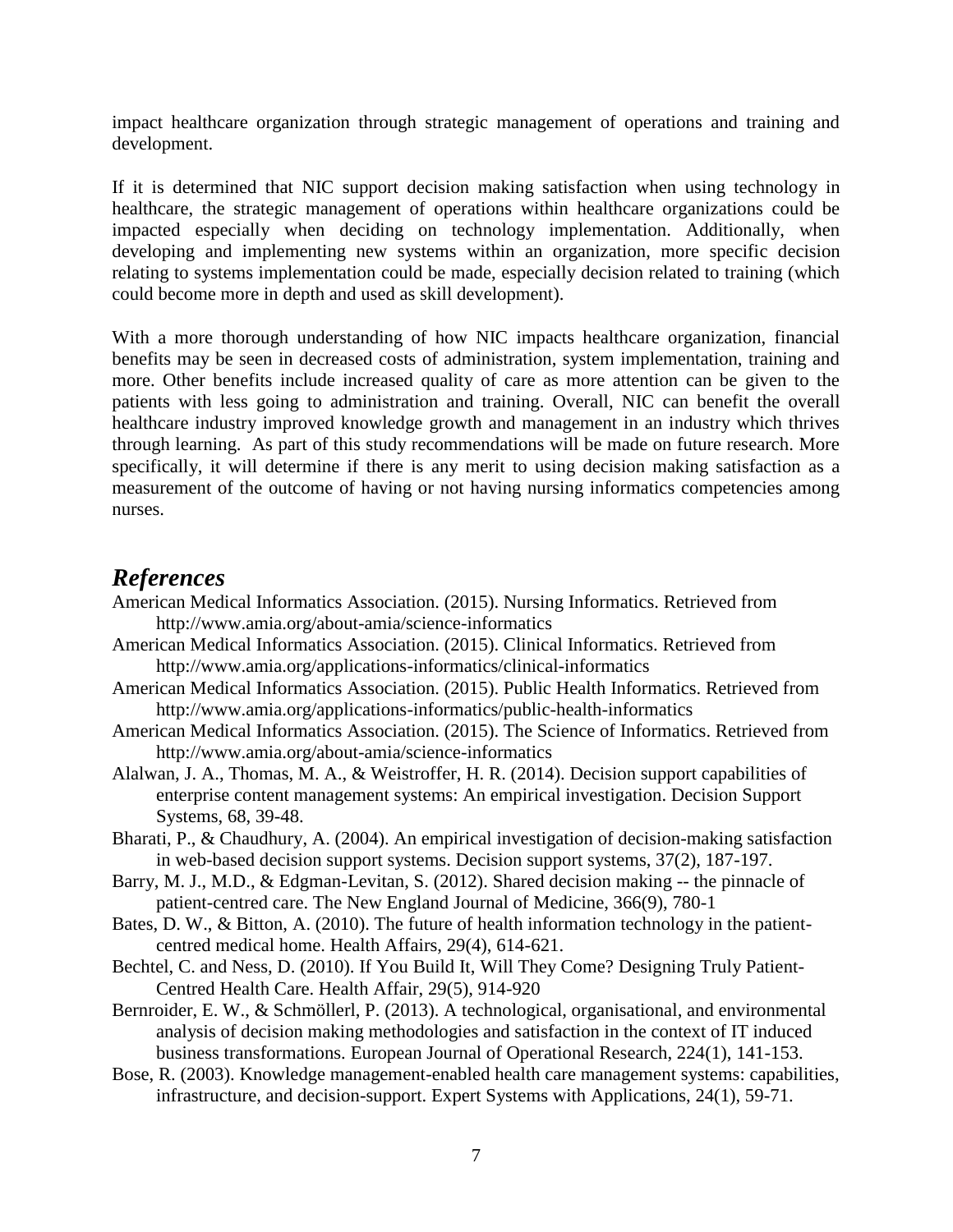- Brown, S. A., Massey, A. P., Montoya-Weiss, M., & Burkman, J. R. (2002). Do I really have to? user acceptance of mandated technology. European Journal of Information Systems, 11(4), 283-295
- Buntin, M. B., Burke, M. F., Hoaglin, M. C., & Blumenthal, D. (2011). The benefits of health information technology: a review of the recent literature shows predominantly positive results. Health affairs, 30(3), 464-471.
- Creswell, J.W. (2009). Chapter 1: The selection of a research design. Research design: Qualitative, quantitative, and mixed methods approaches (pp 3-19) Sage.
- Chang, J., Poynton, M. R., Gassert, C. A., & Staggers, N. (2011). Nursing informatics competencies required of nurses in Taiwan. International journal of medical informatics, 80(5), 332-340
- Charmel, P. A., & Frampton, S. B. (2008). Building the business case for patient-centred care. Putting Patients First: Best Practices in Patient-Centred Care, 191.
- Choi, J. and De Martinis, J. (2012). Nursing informatics competencies: assessment of undergraduate and graduate nursing students. Journal of Clinical Nursing, 22, 1970-1976
- Creswell, J.W. (2009). Chapter 1: The selection of a research design. Research design: Qualitative, quantitative, and mixed methods approaches (pp 3-19) Sage.
- Curran, C. R. (2003). Informatics competencies for nurse practitioners. AACN Advanced Critical Care, 14(3), 320-330.
- Dawson, J., Tulu, B., & Horan, T. A. (2009). Towards Patient-Centred Care: The Role of E-Health in Enabling Patient Access to Health Information. In E. Wilson (Ed.), Patient-Centred E-Health (pp. 1-9). Hershey, PA: Medical Information Science
- Delone, W. H. (2003). The DeLone and McLean model of information systems success: a tenyear update. Journal of management information systems, 19(4), 9-30.
- Devaraj, S., Sharma, S. K., Fausto, D. J., Viernes, S., & Kharrazi, H. (2014). Barriers and Facilitators to Clinical Decision Support Systems Adoption: A Systematic Review. Journal of Business Administration Research, 3(2), p36.
- Eysenbach, G. (2001). What is e-health? Journal of Medical Internet Research, 3(2), 20.
- Furr, R. & Bacharach, V.R. (2008). Psychometics: An Introduction. Los Angeles. Sage.
- Harsanyi, B., Allan, K., Anderson J., Valo, A., Fitzpatrick J., Schofield, L., Benjamin, S., and Simundza, A. (2000).Healthcare Information Systems. Nursing Informatics: Where Caring and Technology Meet. Springer: New York, NY
- Henry, S. B. (1995). Nursing informatics: state of the science. Journal of Advanced Nursing, 22(6), 1182-1192.
- Hunter,K., McGonigle, D., and Hebda, T. (2013). TIGER-based measurement of nursing informatics competencies: The development and implementation of an online tool for selfassessment. Journal of Nursing Education and Practice, 3(12), 70-80
- Hwang, J. I., & Park, H. A. (2011). Factors associated with nurses' informatics competency. Computers Informatics Nursing, 29(4), 256-262.
- Jarupathirun, S., & Zahedi, F. (2007). Exploring the influence of perceptual factors in the success of web-based spatial DSS. Decision Support Systems, 43(3), 933-951.
- Likourezos, A., Chalfin, D. B., Murphy, D. G., Sommer, B., Darcy, K., & Davidson, S. J. (2004). Physician and nurse satisfaction with an electronic medical record system. The Journal of emergency medicine, 27(4), 419-424.